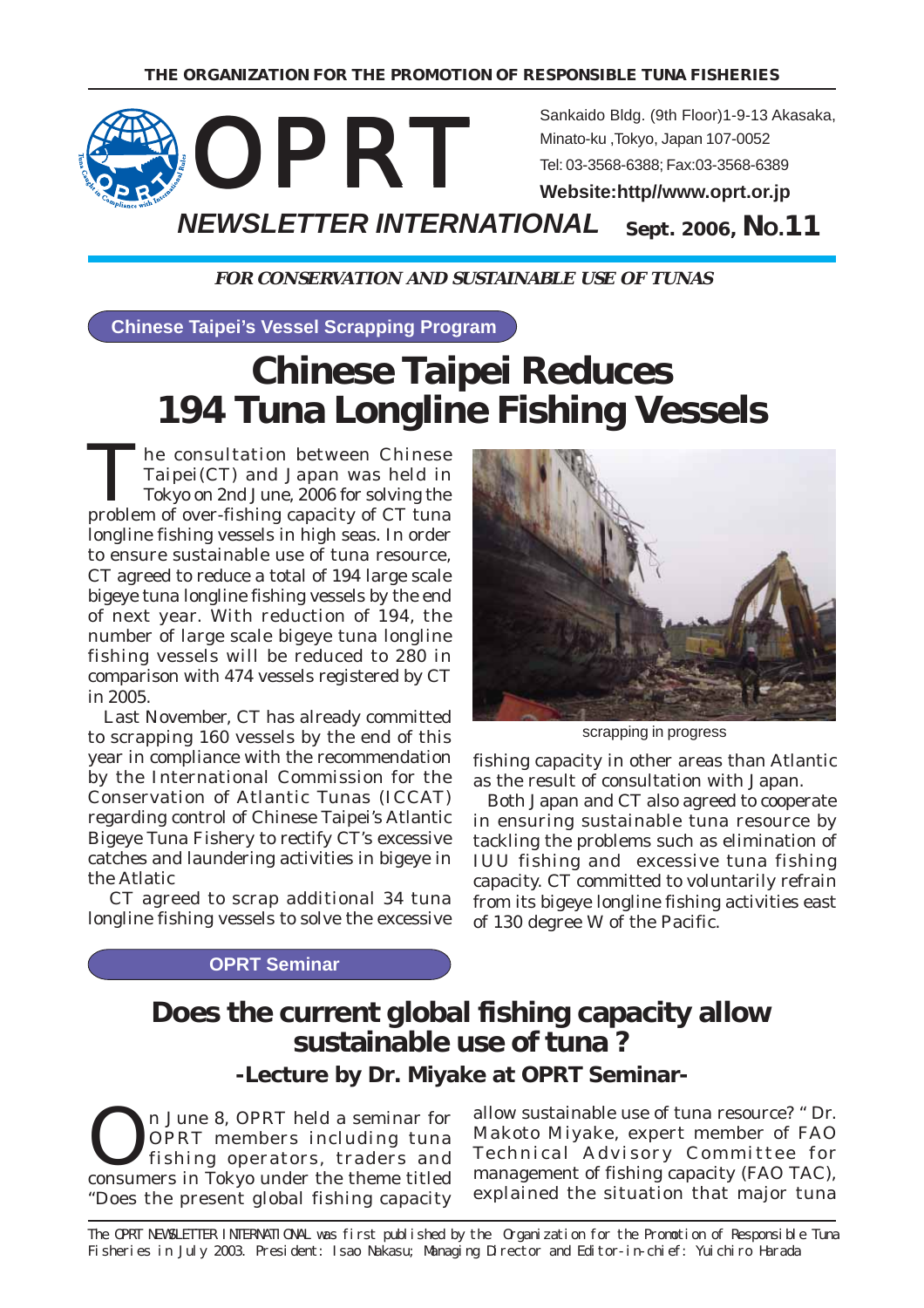species in the world are overly used and emphasized the need to control purse seine fishing capacity and small-size (less than 24 meters in total length) longline fishing capacity in particular.

The outline of the lecture is as follows.

- 1. Almost all of world tuna stocks except skipjack and albacore in the South Pacific are used very near to the maximum sustainable yields, with a few stocks being overly used. Regional Fisheries Management Organizations (RFMOs) has recommended that the increase in the current level of catch would cause serious impact to the stocks. In short, the world fishing capacity of tuna is in excess. The figure below indicates the world major tuna catches by fishing gears. For almost all gears, the catches are increasing, suggesting increasing trends in fishing capacity. The tuna catch by purse seine exceeded the catch by longline in 1970s and rapidly increased after 1990s. The number of purse seiners did not largely increase, but the efficiency of seiners have been drastically increasing yearly by using more powerful sonar, adoption of Fish Aggregating Devices (FADs) and other technical developments.
- 2. International efforts to control fishing capacity are continued. In the beginning of 1990s, IUU (Illegal, Unregulated, Unreported) fishing operations have been rampant and escaped the management measures by RFMOs. ICCAT has taken initiative to tackle with this problem and introduced  $3000$ measures such the statistical document scheme in 1995 to 2.500 identify the situation of IUU fishing operations. In 1999, 2,000 LANDING (1000 MT) International Plan of Action to prevent, deter and eliminate 1500 IUU fishing was adopted by UN FAO Fisheries Committee.

 In the meantime, the issues of excess fishing capacity in the world fisheries have become an increasing concern. In 1997, the FAO Committee of Fisheries (COFI) requested FAO to

address the issue of fishing capacity. Thus, FAO organized a Technical Working Group on the Management of Fishing Capacity. FAO finally adopted the International Plan of Action for the Management of Fishing Capacity in 1999. In the plan, the immediate objective was set to achieve globally by not later than 2005 an efficient, equitable and transparent management of fishing capacity.

 But, the plan was not effectively implemented. In fact, the large scale purse-seiners increased by at least 30 % since 1999. Small scale longliners have also significantly increased, while number of large scale longliners have been reduced by various effort to combat IUU activities.

3. Effective and concrete measures to control the global fishing capacity should be urgently introduced. A moratorium on entry of additional vessels in longline and purse-seine regardless the size should be imposed. The positive list scheme should be applied to a smaller vessel less than 24 meter in length as well in order to fill the loophole to eliminate IUU fishing operation. Advanced nations should assist the developing coastal nations for data collection and management of fishing vessels. The joint meeting of Tuna RFMOs scheduled next Janauary in Kobe, Japan will become an important meeting to make the international community to step forward to solve the issue of excess of fishing capacity.

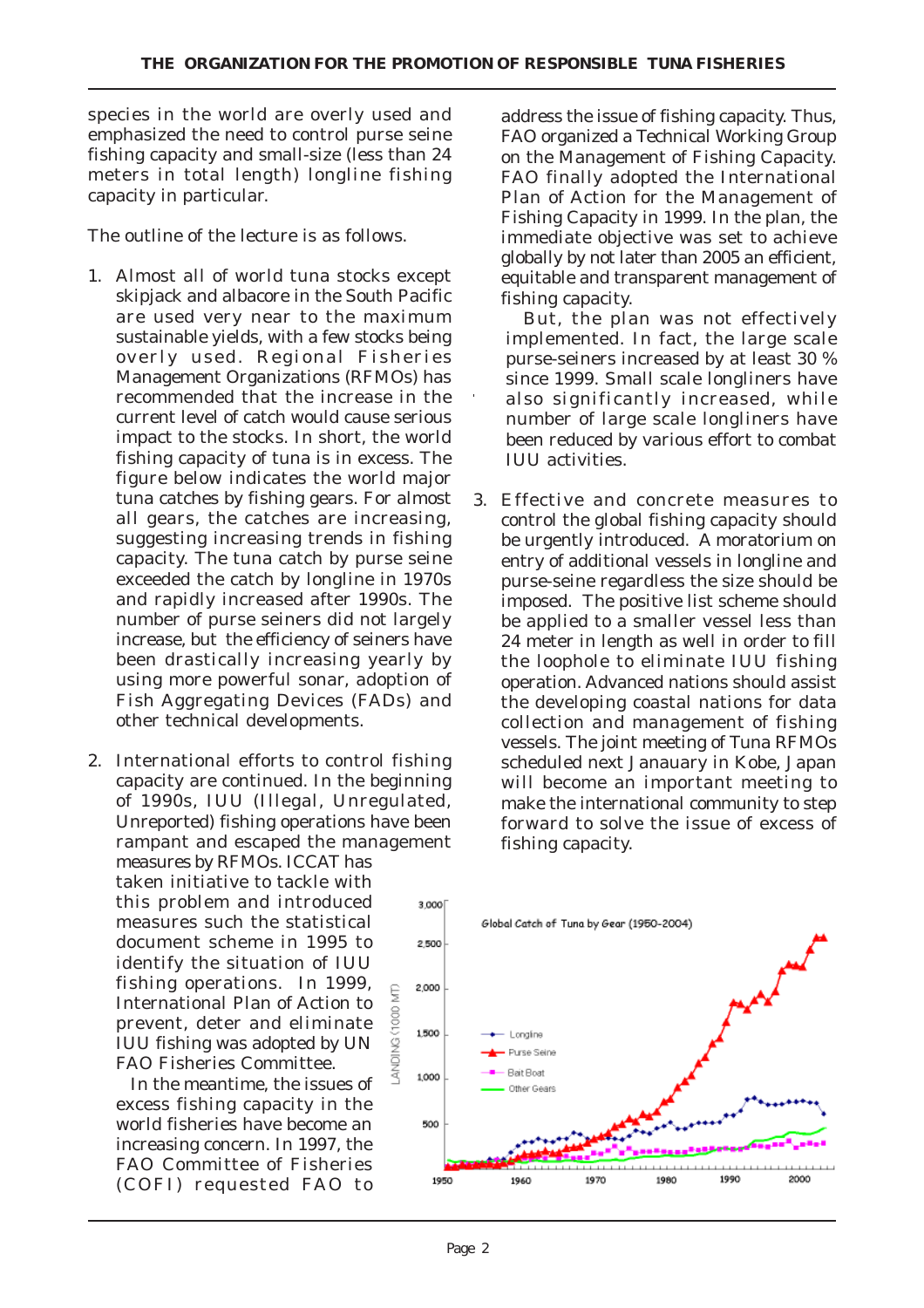#### **Special Report**

# **Responsible Fisheries was discussed at the IIFET 2006 Portsmouth Conference**

Report by Yoshiaki Matsuda Professor Emeritus of Kagoshima University, Japan

W ith 518 participants from 54<br>countries, the International<br>metric of Fisheries Economics & countries, the International Institute of Fisheries Economics & Trade (IIFET) was held in Tokyo, two years ago with great success. About 160 participants were from developing countries. The conference theme was what are responsible fisheries?

 The IIFET 2006 Portsmouth Conference organized by Center for the Economic and Management of Aquatic Resources (CEMARE) was held at the University of Portsmouth, UK during 11-14 July, 2006.

 Over 300 researchers were participated in the conference but many from developing countries were missed due mainly to financial problems. The conference theme was "rebuilding fisheries in an uncertain environment". Two hundred and seventyeight presentations and discussions were carried out at one plenary session except for the last day, five sub-sessions of aquaculture, marketing, modeling, development, policy & management and two special sessions every day.

 All presentations and discussions were concentrated on how to improve the current fisheries situations and the conference provided a very good place for communications among fisheries socio-



- conference. economic scientists in the world. Both African and Asian Network Groups of Fisheries Socio-Economic Scientists have developed during the



The JIFRS (Japan International Fisheries Research Society) Dr.Yamamoto Session was held on Thursday morning and participated were over 20 people including Dr. Lee Anderson, IIFET 2006 Distinguished Award Winner, Ann Shriver, IIFET Executive Director, Rebecca Lent, Director of Office of International Affairs, NOAA. During the session,Dr. Yamamoto presented FAO Fisheries Statistics and also introduced activities of the Organization for the Promotion of Responsible Tuna Fisheries (OPRT). Dr. Yamamoto emphasized the importance of the private initiative such as OPRT to promote responsible fisheries. The idea of responsible fisheries has been accepted among participants and the issues are how to communicate with fishers as well as with governments concerned. There were proposals to have special sessions on Improvement of FAO Fisheries Statistics, Fisheries Extension Service and Responsible Fisheries at the next conference. The JIFRS Yamamoto Prize Competition is for the promotion of responsible fisheries and all participated papers will be published in JIFRS e-Journal beginning in the near future. The conference was closed after the announcement of the next IIFET 2008 conference site as University of Fisheries, Nha Trang, Vietnam. (For details of IIFET, visit website--URL: http:// www.oregonstate.edu/Dept/IIFET)